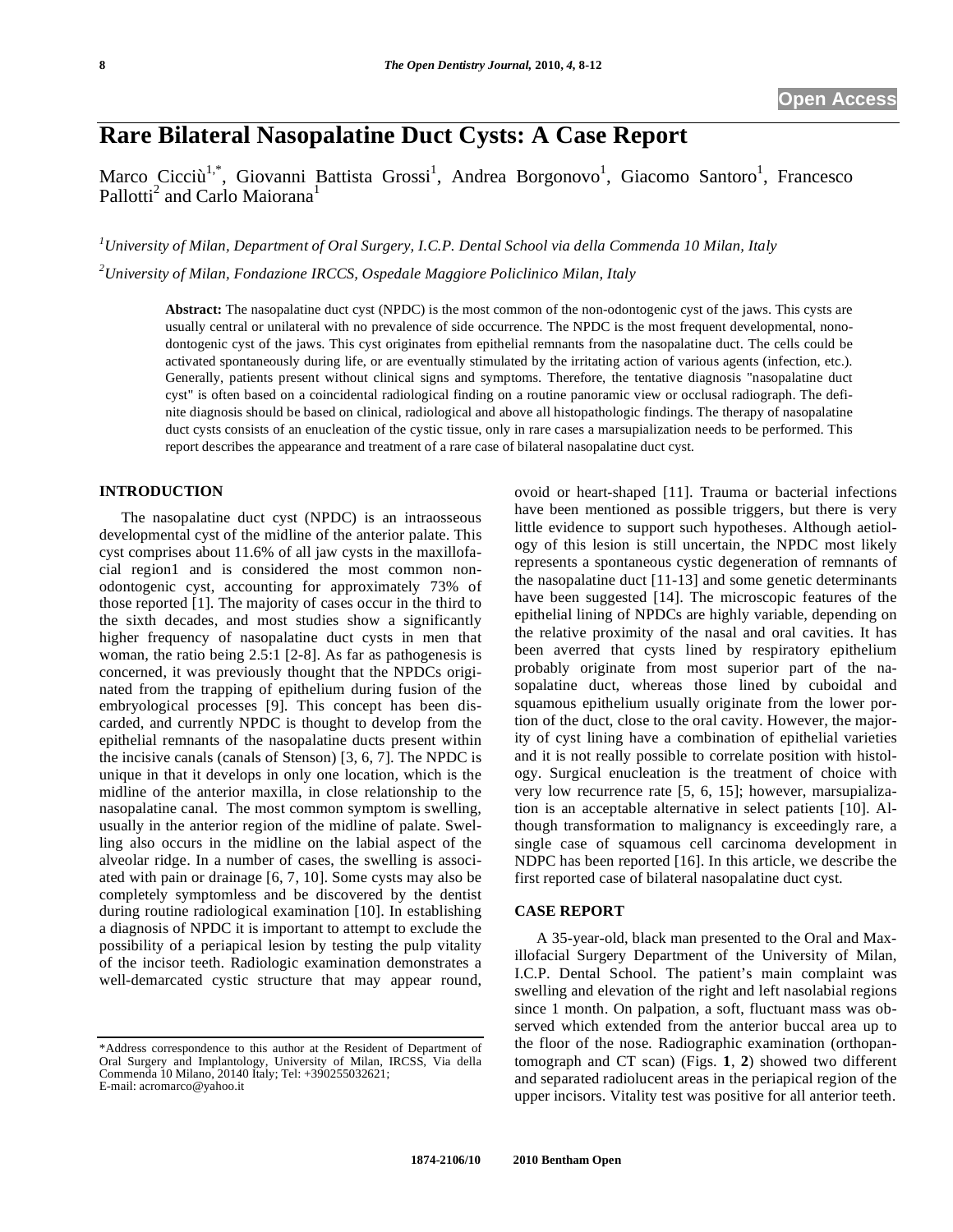

**Fig. (1).** Pretreatment orthopantomograph shows two different and separated cyst-like lesions between roots of maxillary anterior teeth. The lamina dura is intact although the apexes of maxilla anterior teeth appear to be in the cysts.

**Fig. (2).** CT scan demonstrating bilateral cysts.

The patient's medical history did not reveal any pathological condition. On the basis of clinical and radiographic evidence a provisional diagnosis of nasopalatine duct cyst was given. The clinical differential diagnosis included also the odontogenic keratocyst. Three weeks prior to surgery, all upper incisors received endodontic treatment by general dental practitioner, because their root apices were situated in close proximity to the cysts. The cysts were enucleated under general anaesthesia. Full thickness buccal mucoperiostal flap was raised with an intrasulcular incision. Then, the underlying cortical bone was drilled under continuous irrigation with saline solution and the lesions were removed by using sharp dissection (Figs. **3**, **4**). Finally, the flap was repositioned with 4-0 silk suture. Post surgical analgesic treatment was performed with 100 mg Nimesulide ® twice daily for 3 days. The patient had a soft diet for 3 days and oral hygiene instructions were provided. He was called for suture removal 10 days postoperatively and, despite some residual discomort, the tissues were healing well.

## **HISTOPATHOLOGICAL EXAMINATION**

Macroscopically, both lesions measured approximately 8x9x8 mm, presenting a flat surface (Fig. **3**). Microscopic examination revealed a fibrous wall lined by thin, nonpapil-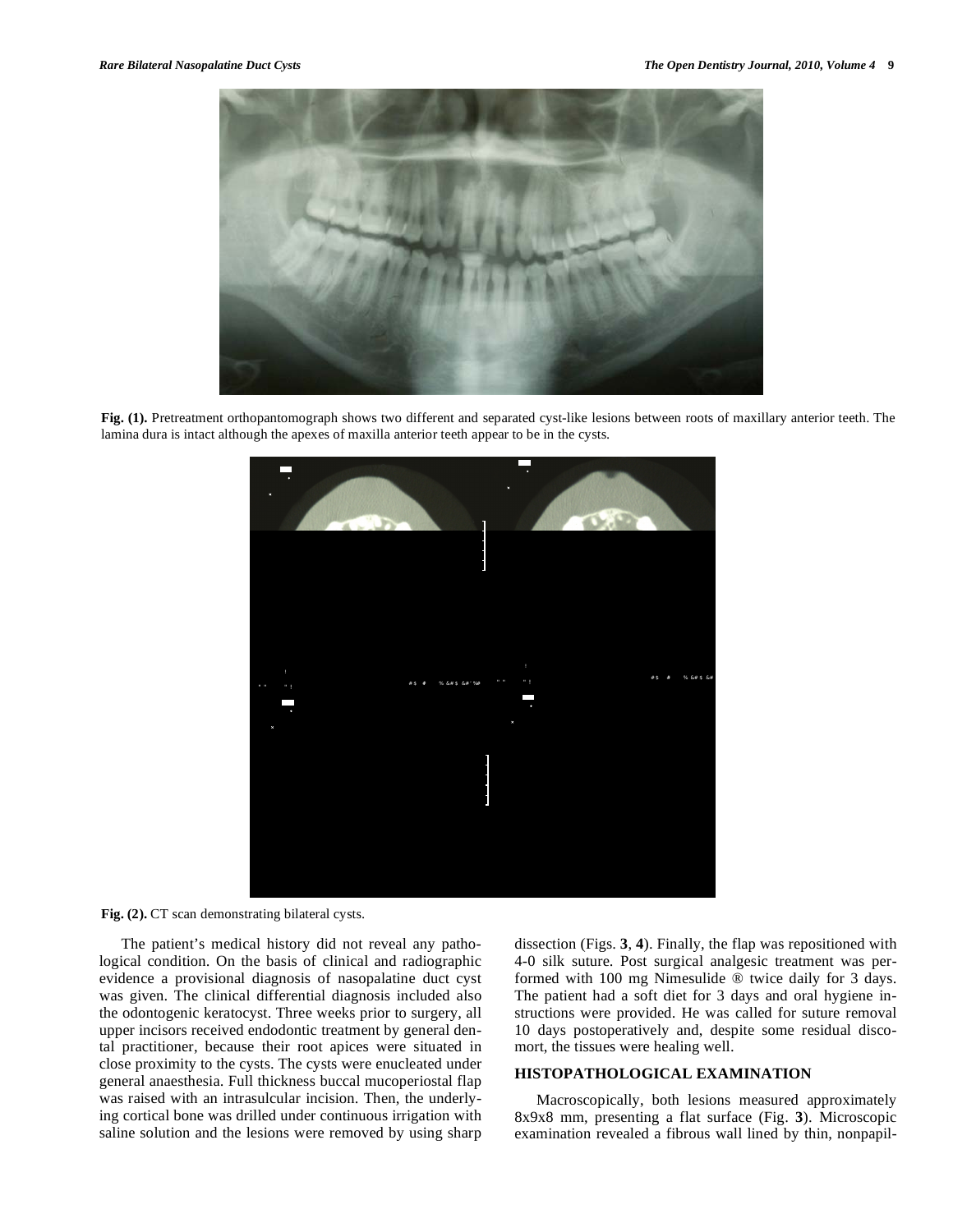

**Fig. (3).** The lesions were carefully separated with sharp dissection.



**Fig. (4).** Operative view of one of the cysts, removed intact.

lated cuboidal to columnar epithelium with occasional goblet cells. The cyst wall consisted of condensed fibrous connective tissue containing only scattered chronic inflammatory cells (Fig. **5**).

Based on clinical, radiographic and histopathological findings a final diagnosis of nasopalatine duct cyst was arrived at. The postoperative course was uncomplicated and there was no evidence of recurrence at two years of followup (Fig. **6**).

### **DISCUSSION**

The nasopalatine duct cyst is a developmental cyst derived from proliferation of embryonic epithelial remnants of the nasopalatine duct. It may occur at any age but it is seen most often in fourth to sixth decades of life. The cause of nasopalatine duct cyst is essentially unknown. Trauma, infection, and mucous retention within associated salivary gland ducts have all been suggested as possible pathogenetic factors; however, most believe that spontaneous cystic degeneration of residual ductal epithelium is the most likely etiology. In the reported case there was no history of trauma, therefore it is likely for the cyst to have been caused by spontaneous development.

NPDCs are usually central or unilateral with no prevalence of side occurrence. Radiographically, some lesions may appear heart-shaped, either because they become notched by the nasal septum during their expansion or because the nasal spine is superimposed on the radiolucent area. The reported case is of particular clinical interest as it is rare for an NPDC to present bilaterally. In fact, even though it has been stated that NPDCs may occur bilaterally, in a series of 404 NPDCs identified by Shear1 only one patient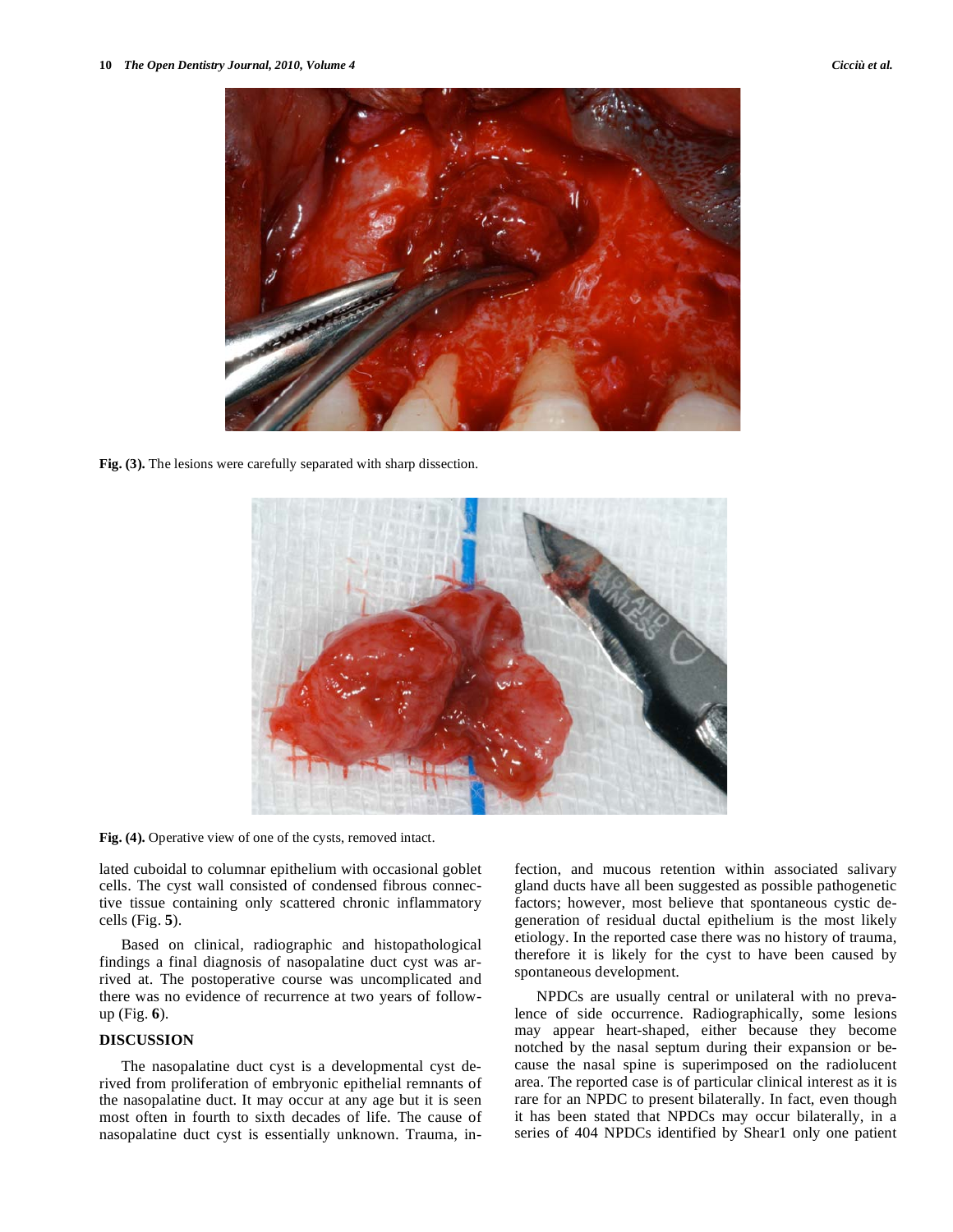

**Fig. (5).** Photomicrograph of nasopalatine duct cyst showing nonpapillated cuboidal to columnar epithelium with occasional goblet cells and collection of histiocytes and inflammatory cells with microhaemorrages (H&E 4x).



**Fig. (6).** Radiograph 2-years postsurgical excision shows good healing with complete bone fill evident.

developed cysts in both Stenson canals. However, to the best of our knowledge, this is the first case of bilateral NPDC documented in the English literature.

Due to similar signs and symptoms, the NPDC may be misdiagnosed as a periapical lesion. This is why many authors believe that its prevalence is actually higher than presented in the literature [17]. Although a large NPDC might show the adjacent incisors roots to be within the cystic cavity, the lamina dura will be intact and the pulp usually vital1. Whereas a radicular cyst is associated with a pulpless

tooth and involve a portion of the root, usually with loss of continuity of the lamina dura. In the reported case, the lesions were close to the apexes of the maxillary anterior teeth, but all pulpal.

### **VITALITY TESTS WERE POSITIVE.**

A reported 71.8% of nasopalatine duct cysts have squamous, columnar, cuboidal, or some combination of these epithelial types; respiratory epithelium is seen in only 9.8% [6, 18, 19]. In establishing a differential diagnosis of anterior